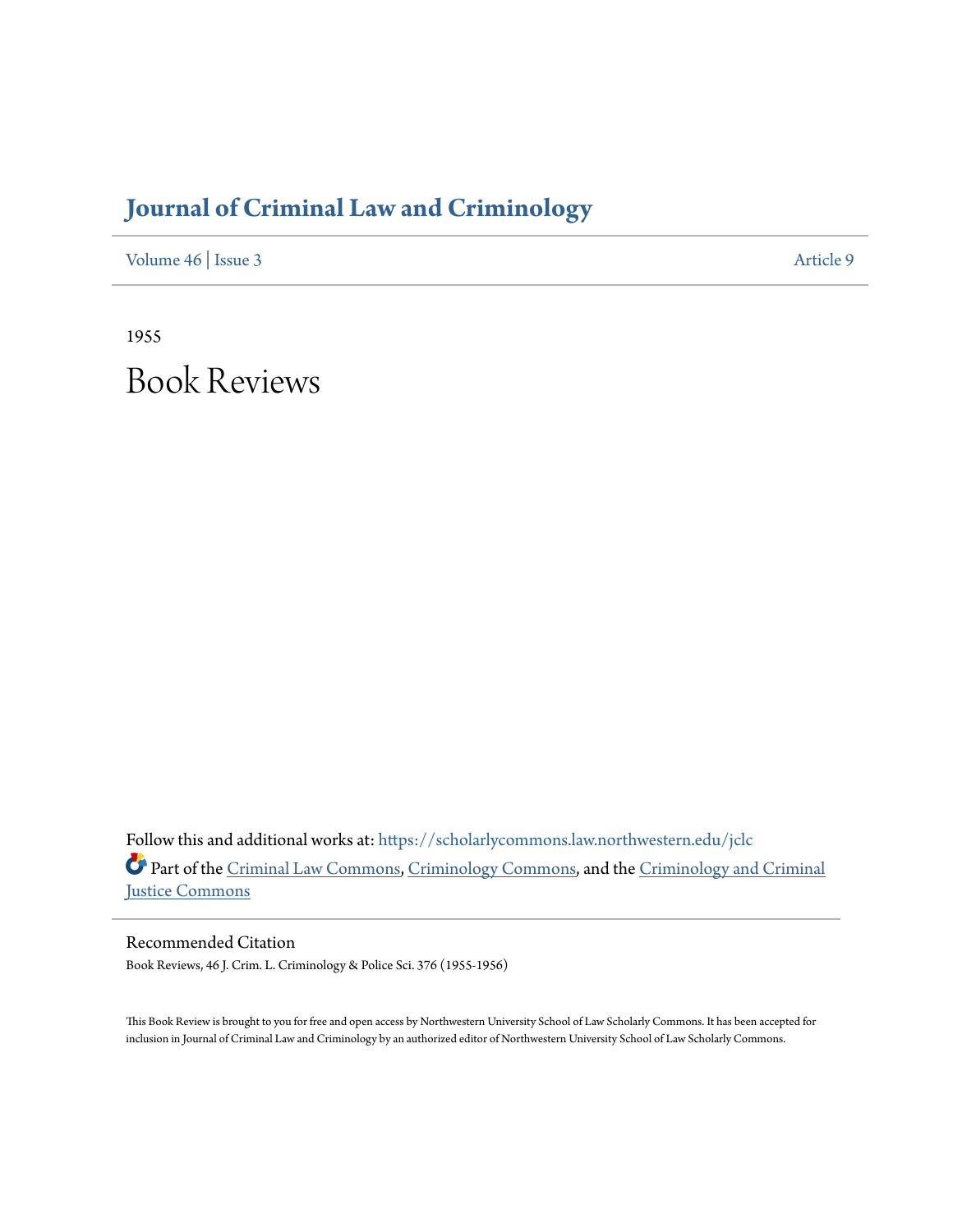CASES **AND** STATUTES **ON\** ADMINISTRATION OF **TIE CRIxINAL** LAW. By *Edwin R. Keedy* and *Robert E. Knowlton.* The Bobbs-Merrill Co., Inc., Indianapolis. 1955, XIV, **pp. 536. S5.00**

The demands typically made on the law school course in criminal law are pressing, indeed. In three semester hours, or thereabouts, the student is exposed to the intricacies of substantive doctrine, some of the important problems of criminal procedure, and to a lesser extent matters relating to the treatment and disposition of convicted offenders. The grudging allocation of time to the field in American legal education (which rarely fails to startle visiting foreign scholars and lawyers) makes inevitable substantial compromises in the scope and intensity of instruction. Some schools have sought to minimize these difficulties by offering a separate elective course or seminar in criminal procedure. Interest in such specialized courses will no doubt be further stimulated by the survey of criminal law administration in the United States now being undertaken by the American Bar Association.

Professors Keedy and Knowlton have supplied a casebook designed explicitly for a course of this sort. In something over five hundred pages they offer a useful collection of materials dealing with the range of procedural problems from arrest to appeal and other post-trial proceedings. The book is composed very largely of judicial opinions supplemented by frequent references to statutory provisions and some rather limited citations to secondary materials.

One may regret that the editors accepted quite such severe space limitations. **A** rather fuller treatment of some topics, such as collateral attack on state convictions in the federal courts, and a more liberal citation and consideration of materials other than cases and statutes would have been welcome. Yet there are virtues in restricting the size of the book, and the instructor can provide his own supplements where this seems desirable. The book is

a helpful addition to the available teaching materials and should be of interest to those outside the law schools seeking instruction on the legal problems of criminal law administration.

**FRANCIS A. ALLEN**

Harvard University

THE **LAW** OF **PRIMTrVE** MAi. By *E. Adamson Hoebel,* Harvard University Press, Cambridge, Massachusetts, 1954. **Pp.** VIII and 357, \$5.50.

To most lawyers legal ethnology has remained an obscure and, therefore, useless subject. This was attributable to the lack of a treatise on legal ethnology, more particularly, a treatise understandable by the law-trained man. There have been a host of legal-ethnological works dealing with various aspects of primitive law, or restricted to a few kindred primitive systems. None of these books was written in the lawyer's language.

The gap has now been filled. Only one man in America was qualified to do the job properly: E. Adamson Hoebel, whom we remember so well from the "CHEYENNE WAY." (With Llewellyn. Now in its second printing, 1953.) Hoebel's new book has all the fascination of the "CHEYENNE WAY." Like it, it is written in the language of Llewellyn's legal realism. The use of the Hohfeldian legal conceptsas applied by the late Max Radin-makes for great rigidity, certainty and clarity of terms. The book has been conveniently divided into three parts.

Part I deals with basic jurisprudential matters and, more important for the lawyer, with the aims and work methods of the legal ethnologist. The descriptive account of Hoebel's field work method should convince even the most skeptical jural reader of the reliability of the evidence adduced, and of its interpretation, proving that it is not wishful thinking or an envisaged ideal, but solid factual matter which makes up the content of this book.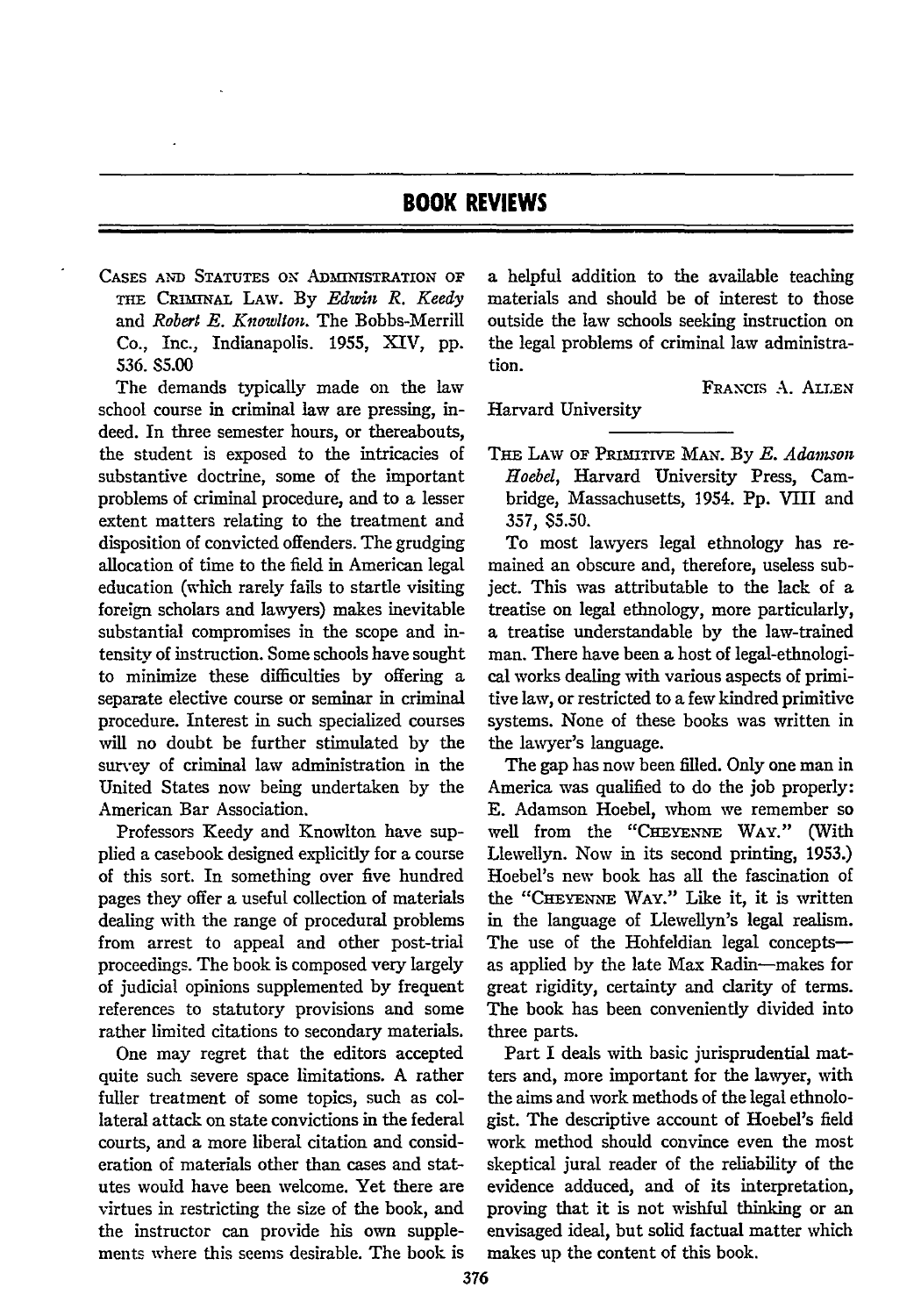Part II is an analysis of the legal systems of a number of widely separated contemporary primitive societies. Among these are the Eskimo, the Ifugao of Luzon, the American Plains Indians, the Trobriand Islanders of the South Sea, and the Ashanti of Africa. For some peoples Hoebel could rely on his own field work, for most, however, he had to use the reports of other scholars. A less experienced man might have relied on such accounts indiscriminately. Not so Hoebel. Equipped, as he was by Llewellyn and Radin, with an eye for the legally relevant, and aware of the unconscious tendency toward bias by all those not so equipped, he could undertake to be critical even of scholars of the caliber of Malinowski. The result is that we get an account of primitive law as it really is, not as it appears when seen through black, blue or pink sun glasses. Hoebel has retained the system of summarizing the rules of law of each people discussed in the form of postulates and corollaries, each representing a pattern of properly interpreted case law.

Part III presents the author's conclusions. The first conclusion is a stab at the old belief that law is an outgrowth of witchcraft and religion, and originally identical with them. In view of Hoebel's studies this view is no longer tenable. The interrelation between witchcraft (good and evil), religion and law is most intricate, and law is by no means a historical *sequitur* of religion. The second conclusion concerns the functions of law. (Llewellyn's "Lawjobs".) These appear to be identical in all legal systems, primitive and modem. But the means used to fulfill the functions vary widely. The last conclusion deals with the evolution of law. Hoebel says *"....* it is an outmoded fallacy to suppose that the histories of all cultures shall move through identical steps or stages . **.** ." (p. 288). He shows by a number of examples that in their development some' legal systems have jumped over eras found in most other systems. The orthogenetic theory, thus, has been severely shaken. But it can still be said that the ontogenesis of any legal culture represents basically the phylogenesis of law. The exceptions are, apparently, instances of the imposition of alien external con-

ditions, such as the sudden contact of the Eskimo with modem culture and civilization. The recognition of this trend of the law is extremely important. It seems to hint at a peaceful solution of the conflict between the two opposing cultural and legal camps of this world via law rather than brutality. Such, indeed, is Hoebel's ultimate hope. "Without law there cannot for long be a community"-on whatever level (p. 332).

Apart from this all-important political conclusion, the book presents a wealth of findings concerning the emergence and purpose of particular legal rules. To restate them all, it would be necessary to quote virtually the entire work. Be the reader assured that there is barely a page in the review copy without pencil marks indicating excellent "law stuff"-to speak in the language of the author. There are a few matters, however, which will leave the criminal lawyer and the criminologist unsatisfied. We read on page 113 that "[b]y virtue of the Ifugao social organization there can be no criminal acts." Hoebel considers all Ifugao wrongs as torts. In the then following discussion we learn, among others, that **". .** . the death penalty will be imposed... [for repeated sorcery]," (p. 118). Such an inconsistency indicates an unfortunate definitional uncertainty on the concepts of tort and crime, an uncertainty which Hoebel shares with Malinowski, and occasionally adopts from him. (As to the law of the Trobrianders, **pp.** 204 *el seq.* See also Eskimo Law, **p.** 262, sorcery a "tort" punishable by *spearing!)* The mode of instituting the proceedings against the wrong-doer surely is not a criterion distinguishing tort from crime. There is nothing mysterious about the distinction, and Hoebel might have done well to reflect on this matter: **If** society reacts (or suffers reaction) toward wrong for the purpose of retaliation, deterrence, resocialization or neutralization, then we should conceive of the wrong as a crime. **If** the reaction toward wrong is only in the form of exacting compensation to the person, or group of persons harmed (excepting the community itself), then we must treat it as a tort.

On the question of inens *rea,* which is so important to the criminal lawyer, Hoebel ad-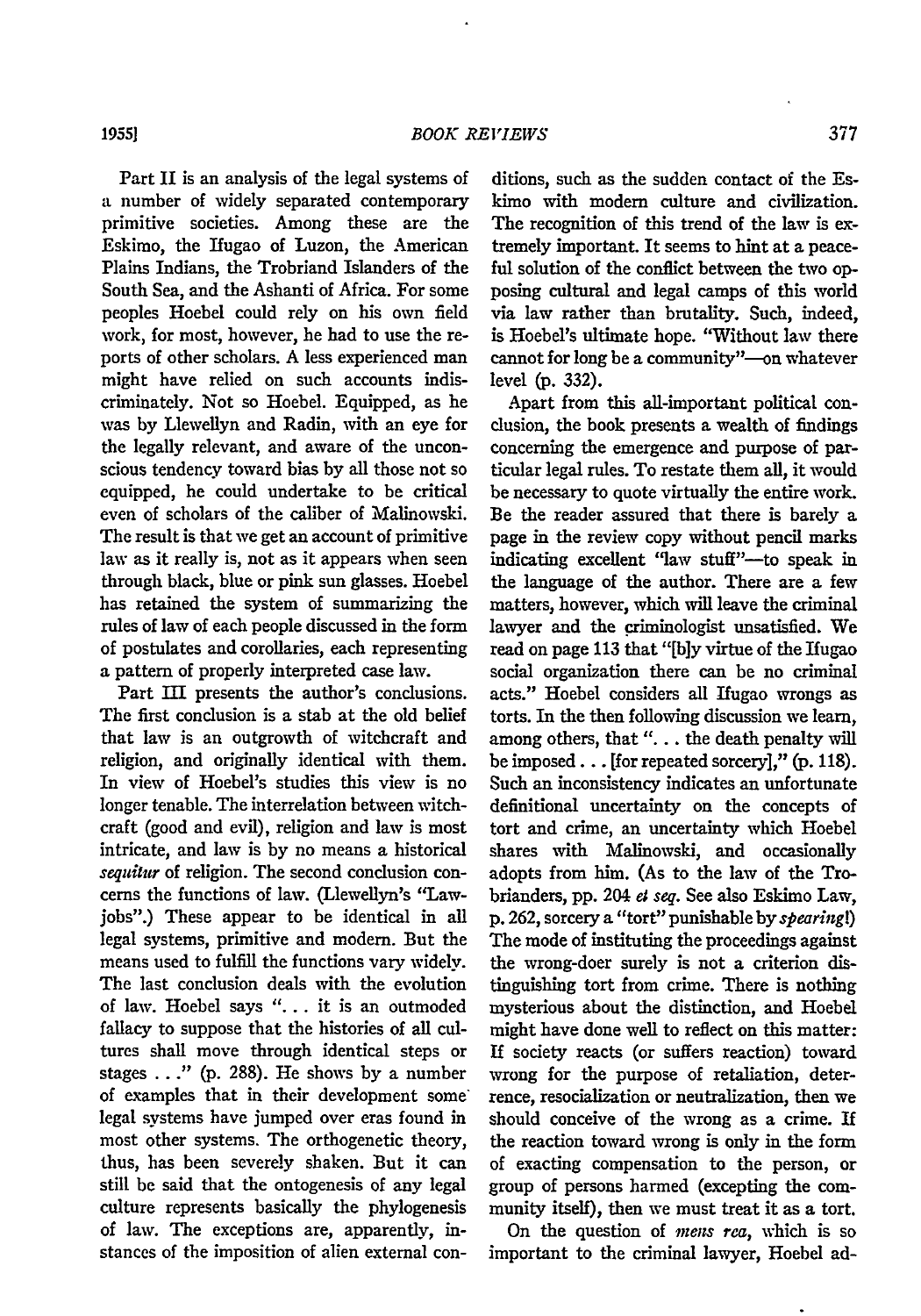duced some important facts (E.g., Ashanti law, **p.** 235). These could well lead to concluding the universality of the maxim *"actus wn facir reum nisi mens sit rea,"* were it not for the astonishing account of American West Coast Indian law which ends with the remark "[ilntention therefore plays no part." (p. 314.) This is a dangerous use of "therefore", and is, in my view, an unwarranted conclusion. Further study and elaboration on this point might well have been in order.

Among a few minor criticisms only two deserve special mention. Jhering should not be identified with *Interessenjurispridenz (p.* 13.) It is denying justice to Jhering to hold him responsible for every theory which cites him for support. Reliance on any definition of law from Holmes' essay on "The Path of the Law" (p. 22) is dangerous. The essay contains twelve or more mostly conflicting definitions.

These critical remarks do not in the least detract from the greatness of Hoebel's work. He has attacked a most difficult problem, and he has conquered it well. The book will be regarded as a pioneer work of ethnological jurisprudence, and it will be remembered as one of the best pieces of American legal realism.

**GERHARD 0.** W. **MUELLER** West Virginia University College of Law.

PRINCIPLES OF CRIMINOLOGY. By the Late *Edwin H. Sutherland.* Revised by *Donald R. Cressey.* New York: J. B. Lippincott Company, 1955. Fifth Edition. Pp. VIII, 646.

This newest revision of the late Professor Sutherland's *Principles of Criminology* is a job well done. The latter has put forth a good deal of effort in maintaining the spirit of the organization and systematization of knowledge which has characterized previous editions.

Doctor Sutherland never allowed his colleagues, students, and interested individuals in criminology to forget an important aspect of the field. This revolved about the idea that knowledge and factual information was not sufficient to gain for criminology respectable scientific stature. Professor Sutherland aptly stated this point of view in the Preface to his

Fourth Edition, when he wrote, "The defects of criminology consist principally of the failure to integrate this factual information into consistent and valid general propositions." Doctor Cressey has seriously endeavored to correct some of these shortcomings.

Part One is an attempt to relate Professor Sutherland's differential association and social organization theories to facts concerning delinquency and crime. In addition, Part Two examines factual materials pertaining to the control of crime as related to sociological and psychological theories of punishment and treatment. An heroic attempt is made to integrate the sociology of punishment and treatment. This is especially worth-while in view of the ever raging conflicts between the devotees of the punishment and treatment schools of thought.

A new chapter entitled, "The Prison Community," has been added. This is certainly a most welcome contribution and helps point up many of the problems indigenous to the penal environment.

The reviewer's personal biases in the field of criminology concern themselves with the problems of alcohol, narcotics, prison education, and group psychotherapy. It is hoped that any future revisions will devote more space to these items.

The book is not only well documented but contains excellent suggested readings at the end of each chapter. This material should prove to be most valuable for further exploration and research in the field.

ARTHUR **LERNER**

## Los Angeles, California

THE CONSTRUCTION Or REALITY IN **THE CHILD. By** *Jean Piaget.* New York: Basic Books, Inc., 1954, xiii **+ 386** pp., **\$6.00.** The English translations of the works of the French psychologist are listed as 11, the present volume included. It is an impressive, perhaps awesome, list. For those readers, and few they are, who are even vaguely familiar with and appreciative of the author's writings every additional publication will mean a red-calendar day. For those readers, as yet unfamiliar with Piaget's works, the present volume is, perhaps,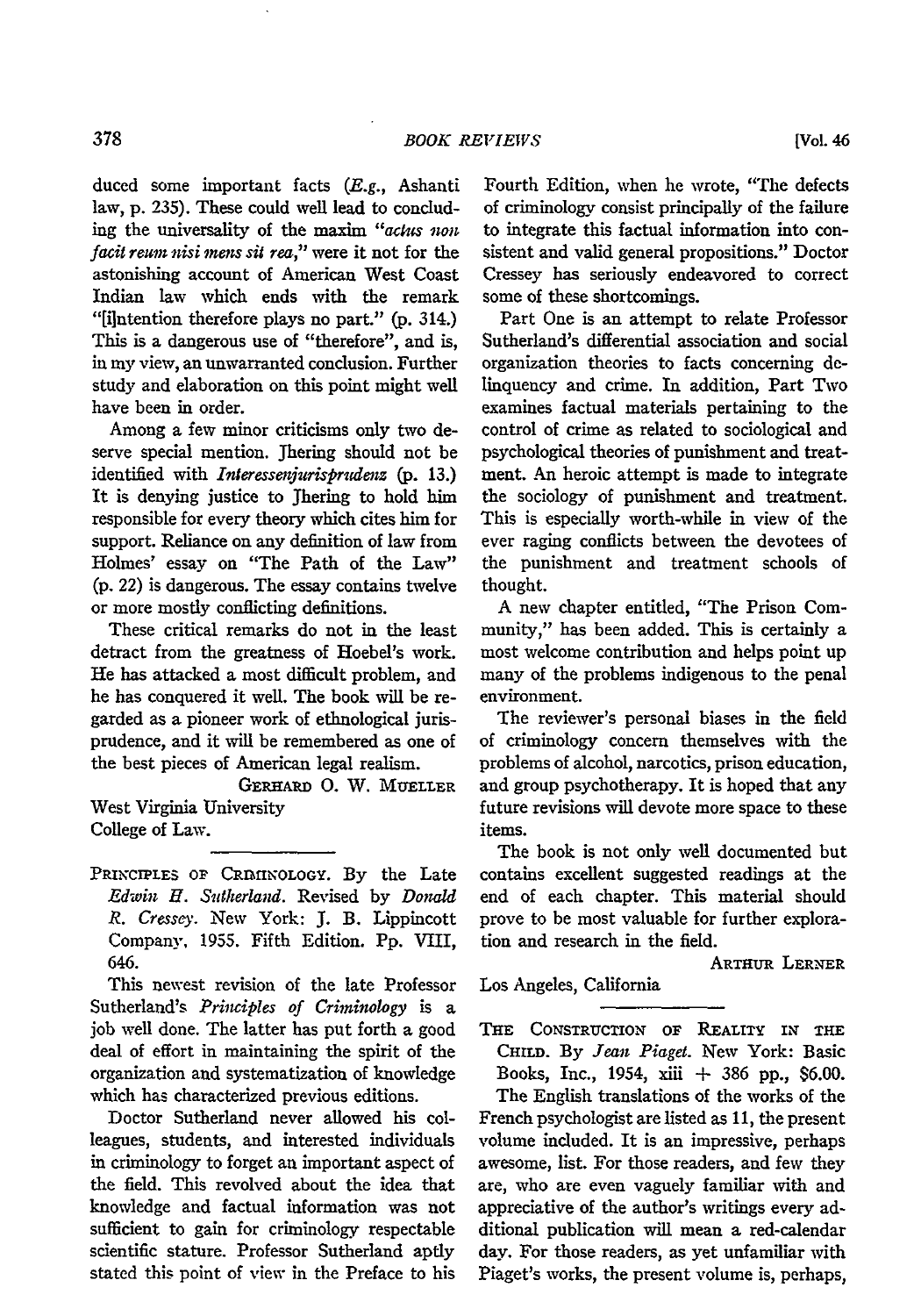as good as any to make a start and to "dig" into the vast researches, which are the author's very own.

For digging one must do. The language, while precise and logical, is technical and the complicated syntax makes matters none too easy; it is a question whether the author sighed from relief after finishing his manuscript or the reader after being through the nearly 400 pages-if he gets through.

But it is a rewarding experience. The author continues his experiments of the study of the sensorimotor or "practical intelligence" in the first two years of development, previously presented in *The Origins of Intelligence in Children.* Then the transition from chaos to cosmos was described, as it is brought about through an elimination of egocentrism comparable to that on the plane of the child's reflective thought and logic. In the present volume, it is in the elementary and primordial form that the author tries "to grasp this component process of understanding; we shall thus comprehend how it depends on the mechanism of intellectual assimiliation.'"

This "understanding" is explained to the reader in four chapters, each averaging one hundred pages. They are: "The Development of Object Concept," "The Spatial Field and the Elaboration of Groups of Displacements," "The Development of Causality," and "The Temporal Field." I was especially interested (and so might be the reader of this Journal) in the second chapter, as it discloses the origin of the child's "spatial field" or the transition from a practical and egocentric space to the represented space containing "the subject himself," held by Piaget not to be accidental in the elaboration of displacement groups. The representation of space as the framework of the author's description of behavior patterns is divided **by** the six stages in the evolution of object concept. *Every* child, according to Piaget, goes through these six stages: practical and heterogenous groups, the coordination of practical groups and the formation of subjective groups, the transition from subjective to objective groups and "the discovery of reversible operations," the fifth stage is called "'objective' groups," and finally the "representative" groups. These six stages seem to me important for the practising sociologist or psychologist, especially in criminology, since they will assist him in understanding the initial behavior patterns, which lead-or mislead-an individual in his erratic, but (according to Piaget) logical, vitae curriculum. For "the development of reason follows the same laws, once social life and reflective thought have been formed. ... But in proceeding from the purely individual state **...** to the cooperation which defines the plane on which thought will move henceforth, the child receives from it the instruments necessary to extend the rational construction prepared during the first two years of life and to expand it into a system of logical relationships and adequate representations."

HANS **A. ILLING**

Los Angeles, Calif.

SIX APPROACHES.TO PSYCHOTHERAPY. Dryden Press, New York, 1955. Pp. 402. \$3.75.

Six approaches to psychotherapy currently used more frequently are described in this book by experienced practitioners such as Frederick Thorne, for directive and collective personality counseling, Nicholas Hobbs for clients centered and non-directive psychotherapy, J. L. Moreno for psychodrama.

There is a summary by Daniel Sheer in which the attempt has been made to integrate the material thus expounded on the preceding 340 pages. The last chapter, comprising 45 pages, is a serious attempt at organizing the disjecta membra of psychotherapy. In the first section of the summary it is pointed out, on the basis of experimental research mainly done by F. A. Fiedler, that the differences between expert and non-expert therapists, in one and the same branch of psychotherapy, are more outspoken than those among expert therapists of the various branches. Expert therapists of all approaches agreed more consistently with one another than with non-experts of their schools. This finding is also apt to emphasize the importance of expertness in medicine in general and to shed some light on the hot problem of opposing expert opinions.

In the division on theory and techniques it is shown how Slavson bases his theory of group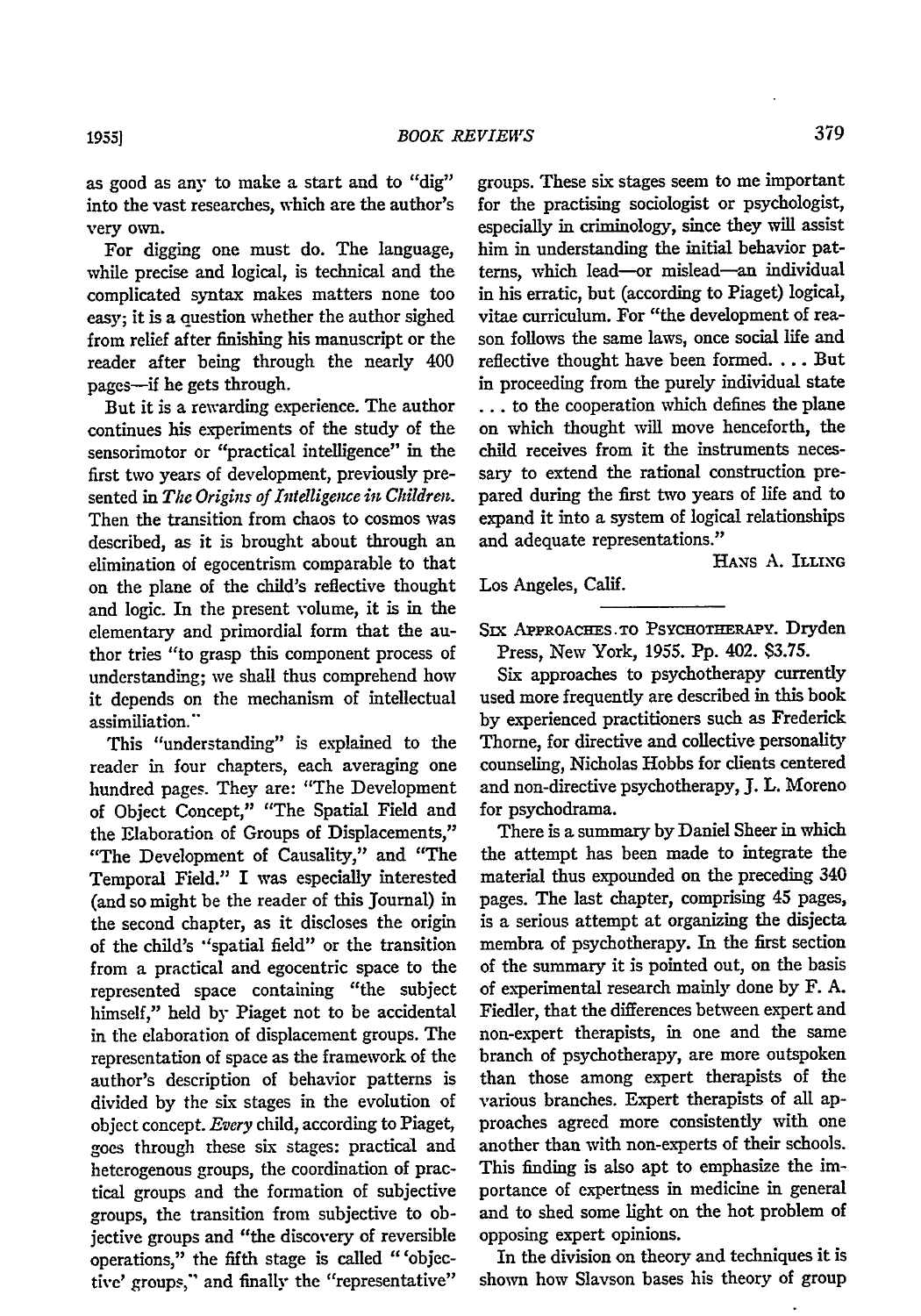mechanisms on individual psychoanalytic principles, such as, transference, catharsis and so on; in other words, he considers group psychotherapy as basically individual psychotherapy under specific conditions. Similar basic orientations prevail for the psychoanalytic, the directive and the non-directive approaches. "The therapeutic objectives, theory, and techniques of any single approach are **highly** inter-related." The practitioner of the nondirective approach is not inclined to start with diagnostic considerations, he is in favor of an indication 100%. The other schools have gradually seen the light of clinical method and, therefore, limit their indications of one specific method. On the other hand, the evaluation of success has been lacking in the other schools, while in the non-directive approach one has

As for common orientation the program for the future is outlined as follows: the therapistvariable, the bases of aberrant learning, the facilitation of aberrant learning will have to be evaluated in experimental investigations. "There is simply no substantial and clinical data available today upon which to base definite comparisons".

W. G. **ELiASBERG**

tried to measure the achievements more exactly.

New York

GROUP WORK. FOUNDATIONS AND FRONTIERS. Edited by *Harleigh B. Trecker.* New York: Whiteside, Inc., and William Morrow and Company, 1955, **Pp.** xii + 418, \$5.00.

This is the second anthology which makes its appearance in the discipline of group work. Its point of view, however, differs from that of the first anthology, *Readings in Group Work* (Association Press, 1953), in that the editor confined his selections solely to one journal, "The Group" (organ of the American Association of Group Workers); since several professional associations in social work are now being integrated into one, group work to be a section of it, the editor feels, "it seemed doubly important that we preserve the best thinking available as the basis for future developments in group work."

To be sure, the volume does contain some of

the "best thinking" published in "The Group." To be, also, sure, as the editor rightly surmised, one can never satisfy all tastes and tendencies. His major handicap, of course, is that of limitation to one journal only. It is a handicap which, in my opinion, remains unconpensated for and results in disappointment not only to the discipline of social group work but also to others who would like to learn what the "foundations" of social group work are. When foundations are spoken of, one usually looks for a basic theory, a frame of reference, or a source in which the discipline in question originated and to which it is anchored. None of these is found in this volume. The first part, entitled "Foundations," could just as well trade places with the second part, entitled "Frontiers." Such basic theory as theory about leadership, group discipline, group processes, and (with one exception) group dynamics are completely absent. Yet without these concepts there can be no "group work." A chapter is included on "Refining the Group Work Process," whereas there is no chapter on defining it! Recreation today occupies a relatively insignificant role in group work; it is, at best, a means, not an end. Yet a chapter is devoted to that. One article makes the whole volume look at odds with itself: "Letting the Public in on Group Work Objectives." It is written by a nongroup worker and the public does not get "let in." The Big Secret of the "Objectives" is still to be heard from.

One could accept this volume as an understandable token of sentiment for the past fifteen years of hard, diligent, and wide-spread work of group workers, if it were not for the pretentious title and, to this reviewer, two even more disturbing aspects. The editor, Dean of the School of Social Work at the University of Connecticut, has, despite his promise to present a "cross-section," chosen the majority of the articles from faculty members and most of the rest from executives of social agencies. The editor stresses the democratic value of group work (as though group work were the only democratic discipline). Does the rank and file in group work count for so little that their inclusion in this book is so unimportant? But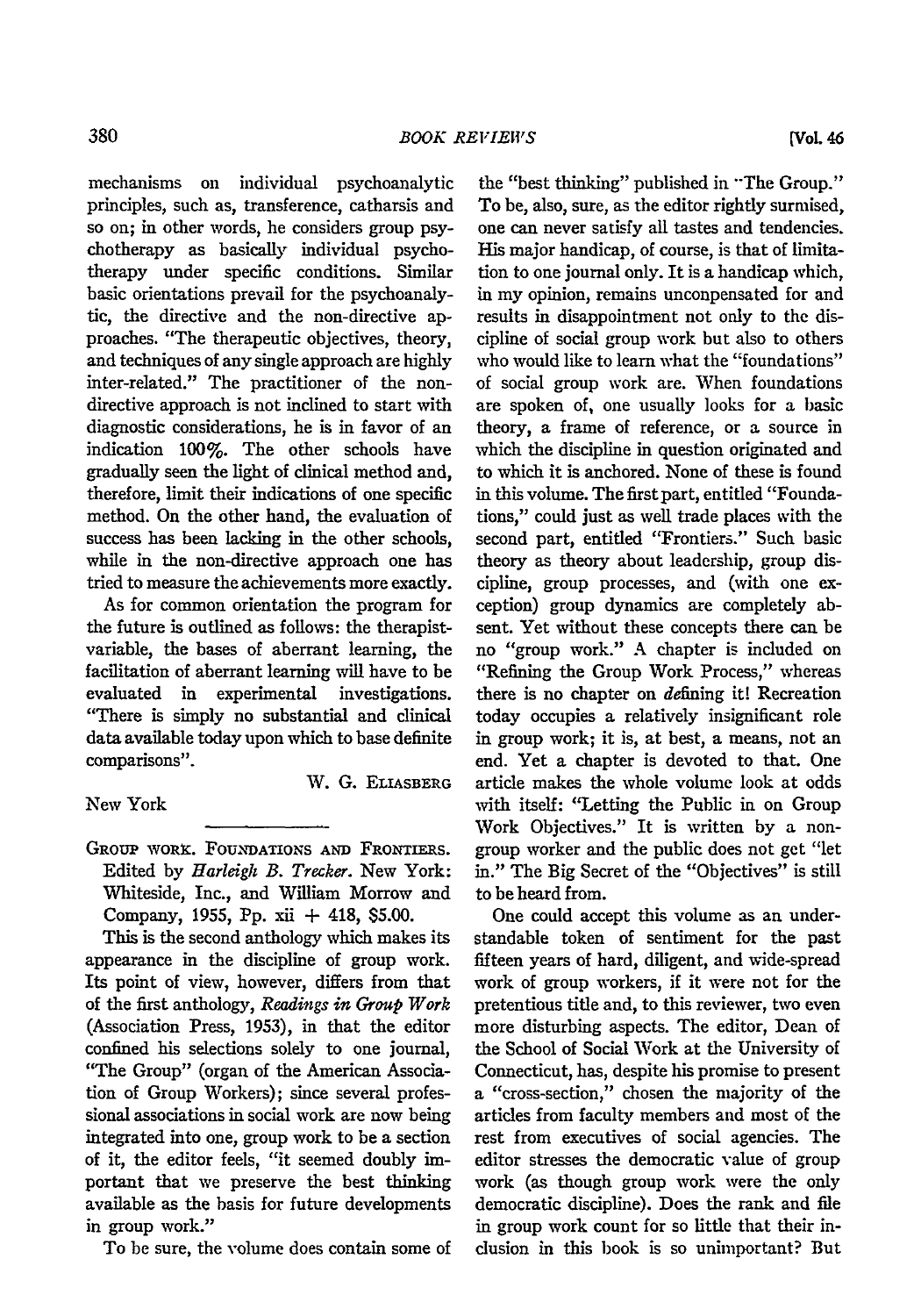the most disturbing aspect to this reviewer was the very short second part, "Frontiers," a discussion of 16 areas with which group workers were and still are concerned and in which 39 group workers participated through the device of a correspondence poll. Instead of coming to grips with the tasks and theories in group work, the various writers feel "disturbed" over the spread of their "method" into fields of which they know so little and of which they do not seem to want to know more, such as penal, mental, or children's institutions.

All this sounds pretty discouraging. The book is not discouraging only, when one ignores the title and accepts it, like its predecessor, which was more modest and infinitely better edited, as just another collection of Readings. Then, and then only, will it have a place in the still scanty literature of social group work.

Los Angeles

**HANS A. ILLING** 

THE CRADLE OF THE PENITENTIARY. THE **VALNUT STREET** JAIL **AT PHILADELPHIA,** 1773-1835. **By** *Negley K. Teeers.* Philadelphia. Sponsored by the Pennsylvania Prison Society, 1955, Pp. xii **+** 152, \$3.75.

The Walnut Street Jail, located in the shadows of Independence Hall in Philadelphia during the latter part of the eighteenth and early part of the nineteenth centuries, became famous at home and abroad because of important penal reforms which it harbored. Although a few articles have been written about this renowned penitentiary which made a major contribution in the development of solitary confinement as a means of punishment, this book by Dr. Teeters is the first printed account which gives an overall view of the institution from its beginning until it was abandoned in 1835.

Here is an interesting story of a pioneer penitentiary, of an institution which sponsored many worthwhile prison reforms even before the turn of the nineteenth century. A system of solitary confinement for criminals was introduced in this institution as a revolt against the evils of congregate imprisonment and the traditional sanguinary and harsh corporal and capital punishments. Within its walls a school was established as early as 1798; employment --which netted a profit for a time-was provided for the inmates; a board of inspectors, vitally interested in the health and welfare of the prisoners, guided the affairs of the prison; and religious services and other reforms were part of the regular routine.

Dr. Teeters has utilized the original MIN-UTES of the Board of Inspectors to document and illustrate the major developments that took place within this pioneer penal institution. He also has drawn facts and cases from other primary and secondary sources to make this volume of interest to lay readers as well as to penologists and criminologists. Some early pictures and drawings add to the presentation.

The book is divided into seven parts as follows: Part I, penology in colonial Pennsylvania, which sets the stage for the Walnut Street Jail; Part II, the early days of the jail, which describes its construction and use as a military prison and otherwise; Part III, the heyday of the jail, 1790-1799, during which time it was visited by many foreigners and began to become world-renowned; Part IV, interlude, which includes several interesting stories and events related to the jail, such as the first balloon ascension in America and the account of Robert Morris's imprisonment for debt; Part V, the period of disillusionment and despair, during which many escapes, fiuch confusion, and overcrowding were common; Part VI, expansion of the prison system in Pennsylvania, with the building of additional penal facilities; and Part VII, the declining years, 1820-35, characterized in the main as a "period of gloom."

Although this book omits some important developments and details in the history of the Walnut Street jail, nevertheless it makes a definite contribution to historical literature in the field of penology and fills a gap which has existed for a long time. Students of penology will want to add this volume to their library and others who are interested in colonial social and penal practices will undoubtedly want to read it.

University of Utah

**REx** A. **SKIDMORE**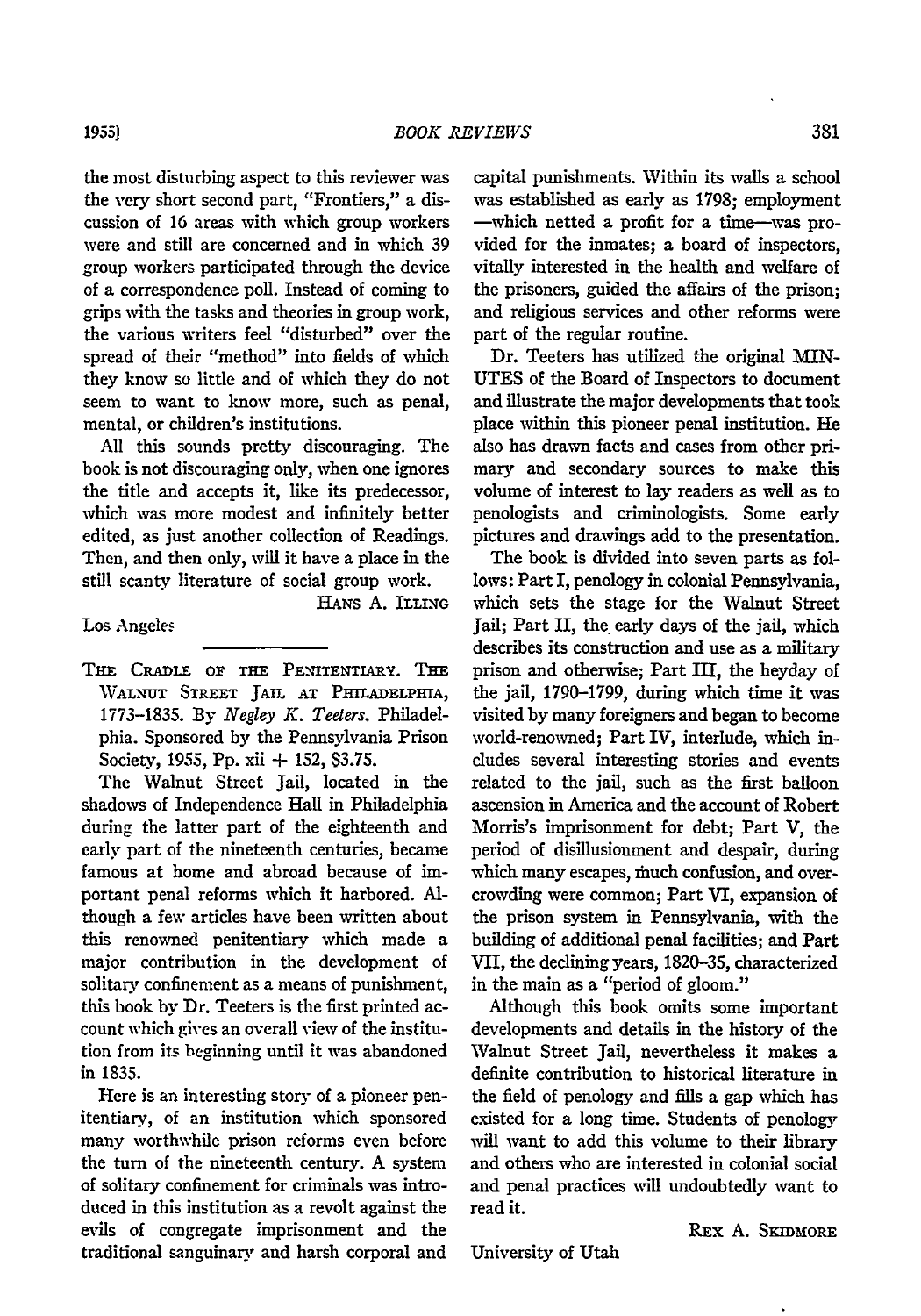**JUVENILE** DELINQUENCY **IN** MODERN **SOCIETY. By** *Martin H. Neumeyer.* New York: **D.** Van Nostrand Company, Inc. 2d ed., **1955.** 440 **pp. \$5. <sup>00</sup> .**

The first edition of this book was published in 1949, being, with Lowell J. Carr's excellent *Delinqucy Control,* among the first textbooks dealing with this subject to be published since Reckless and Smith's *Juvenile Delinquency,* **1932.** Tappan's book of the same title was also published in 1949; since then others have also appeared.

The first edition of the present book was wellreceived; the present version will be also. Not only is the present edition about a hundred pages longer, but it constitutes a thorough rewriting, so as to include discussions of the significant books, monographs, and articles published in journals since 1948. **(Why** do authors of serious textbooks *ever* draw on such scientific journals as the *Ladies Home Journal* and the *American Mercury?)*

The three divisions of the book are, "Delinquency in a Changing Society," "Basic Factors and Conditions of Juvenile Delinquency," and "Delinquency Control." Just as the first edition, the present revision has no systematic conceptual scheme within which to present and analyse juvenile delinquency. Neumeyer wishes to avoid any particularistic presentation, and thus has no one theory or hypothesis to develop. He does of course, present the generally discursive type of argument that one would expect from a sociologist who wants to remain formally and publically true to the collegiate department in which he has tenure. Thus in discussing the theories of opiate addiction advanced by Lindesmith and by Isbell, he is content to summarize them. It is my opinion that the author of a textbook has the responsibility, not of telling the students which alternative hypothesis to choose, but to aid him in choosing **by** evaluating, as cogently as possible, the competing hypotheses.

Neumeyer's book is competent and inclusive, moderate and thoughtful. My adverse remarks are rather technical. First, the absence of a general integrative theory leads to an apparent ambivalence or inconsistency. For example,

Sutherland's theory of differential is partially rejected on **p.** 152, and wholly accepted on p. 215, where Neumeyer writes, "The acquisition of behavior (sic) norms, both conventional and deviant, is primarily through intimate associations and other personal influences, rather than through the agencies of mass impression. However, the mass media of social stimulation are carriers of cultural patterns and behavior norms, and as such must be recognized." Second, considerable irrelevant material is included; for example, in the discussions of alcoholic drinking and opiate addiction Third, Neumeyer has an annoying habit (especially reprehensible in a criminologist?) of committing homicide on the King's English, namely, the use of nouns when adjectives are required. For example, "delinquency statistics," "delinquency trends," "boy population;" why does he have to commit such atrocities as "sex suggestive" and "sadism material"?

Neumeyer's book is, on the whole, within the conventional sociological position, sophisticated in its treatment of statistics and trends, inclusive in its coverage, informative for the student, logically organized in its progression from chapter to chapter, and, therefore, eminently useful as a textbook.

**FRANK E. HARTUNG**

The University of Wisconsin

COMMUNISM, COXFORMITY AND CIVIL LIBER-TiEs, By *Samuel A. Stouffer.* Doubleday and Company, New York. 1955, Pp. 278, \$4.00.

This book purports to be a survey which "examines in some depth the reactions of Americans to two dangers. One, from the Communist conspiracy outside and inside the country. Two, from those who in thwarting the conspiracy would sacrifice some of the very liberties which the enemy would destroy" (p. 13). Two nationally known opinion gathering agencies, the American Institute of Public Opinion and the National Opinion Research Center, sent 537 interviewers into various parts of the country to interview 4933 citizens and 1533 leaders and expended \$125.000 provided by the Fund for the Republic. The schedule